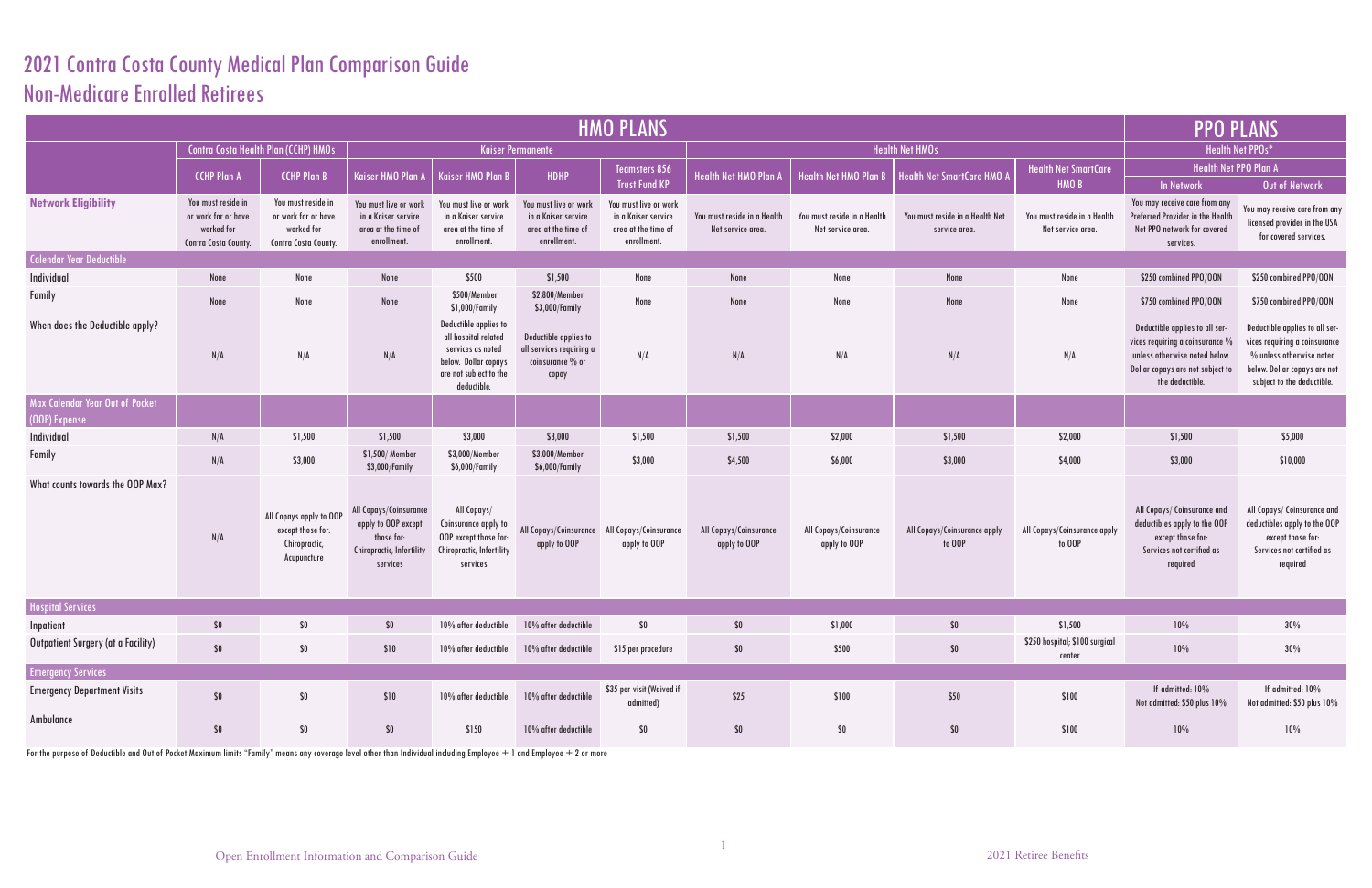## 2021 Contra Costa County Medical Plan Comparison Guide Non-Medicare Enrolled Retirees - Continued

|                                               |                                                                                                                                                                |                                                                                                                                                                                                                                   | <b>PPO PLANS</b>                                                                                                                                                                                                                 |  |  |  |  |  |
|-----------------------------------------------|----------------------------------------------------------------------------------------------------------------------------------------------------------------|-----------------------------------------------------------------------------------------------------------------------------------------------------------------------------------------------------------------------------------|----------------------------------------------------------------------------------------------------------------------------------------------------------------------------------------------------------------------------------|--|--|--|--|--|
|                                               | alth Net SmartCare                                                                                                                                             | <b>Health Net PPOs</b>                                                                                                                                                                                                            |                                                                                                                                                                                                                                  |  |  |  |  |  |
| Care                                          | <b>Health Net SmartCare</b>                                                                                                                                    |                                                                                                                                                                                                                                   | Health Net PPO Plan A                                                                                                                                                                                                            |  |  |  |  |  |
|                                               | HMO <sub>B</sub>                                                                                                                                               | <b>In Network</b>                                                                                                                                                                                                                 | <b>Out of Network</b>                                                                                                                                                                                                            |  |  |  |  |  |
|                                               |                                                                                                                                                                |                                                                                                                                                                                                                                   |                                                                                                                                                                                                                                  |  |  |  |  |  |
|                                               | \$30                                                                                                                                                           | \$10                                                                                                                                                                                                                              | 30%                                                                                                                                                                                                                              |  |  |  |  |  |
|                                               | \$0                                                                                                                                                            | \$0                                                                                                                                                                                                                               | <b>Not Covered</b>                                                                                                                                                                                                               |  |  |  |  |  |
| e services<br>s related!<br>emical<br>e abuse | \$50 for medical urgent care services<br>\$30 for urgent care services related<br>to vehaviorol health, chemical<br>dependency or substonce abuse<br>disorders | If admitted: 10%<br>Not admitted: \$50 plus 10% for<br>medical urgent care services \$10<br>(deductible waived) for urgent care<br>servic es related to behavioral<br>health, chemical dependency or<br>substonce abuse disorders | If admitted: 10%<br>Not admitted: \$50 plus 10%<br>for medical urgent care services<br>\$10 (deductible waived) for urgent<br>care services related to behavioral<br>health, chemical dependency or<br>substonce abuse disorders |  |  |  |  |  |
|                                               | \$O                                                                                                                                                            | 10%                                                                                                                                                                                                                               | 30%                                                                                                                                                                                                                              |  |  |  |  |  |
|                                               | \$30                                                                                                                                                           | 10%                                                                                                                                                                                                                               | 30%                                                                                                                                                                                                                              |  |  |  |  |  |
|                                               | \$0 copay; \$100 copay for<br>complex radiology (CT, SPECT,<br><b>MRI MUGA and PET)</b>                                                                        | 10%                                                                                                                                                                                                                               | 30%                                                                                                                                                                                                                              |  |  |  |  |  |
|                                               |                                                                                                                                                                |                                                                                                                                                                                                                                   |                                                                                                                                                                                                                                  |  |  |  |  |  |
| and,<br>y,<br>$\frac{10}{6}$<br>ipt           | \$10 generic, \$30 brand,<br>\$50 non-formulary,<br>Self-injectables 30%,<br>\$250 max per script                                                              | \$5                                                                                                                                                                                                                               | \$5                                                                                                                                                                                                                              |  |  |  |  |  |
| and<br>.<br>Y                                 | \$20 generic, \$75 brand<br>\$125 non-formulary                                                                                                                | \$10                                                                                                                                                                                                                              | \$10                                                                                                                                                                                                                             |  |  |  |  |  |
|                                               |                                                                                                                                                                |                                                                                                                                                                                                                                   |                                                                                                                                                                                                                                  |  |  |  |  |  |
|                                               | \$0                                                                                                                                                            | 50%                                                                                                                                                                                                                               | 50%                                                                                                                                                                                                                              |  |  |  |  |  |
|                                               | \$30                                                                                                                                                           | \$10 through age 16                                                                                                                                                                                                               | <b>Not Covered</b>                                                                                                                                                                                                               |  |  |  |  |  |
|                                               | \$30                                                                                                                                                           | \$10 through age 16                                                                                                                                                                                                               | <b>Not Covered</b>                                                                                                                                                                                                               |  |  |  |  |  |
|                                               | 50%                                                                                                                                                            | 50% after \$500 Infertility<br>deductible; (maximum benefit<br>of \$2500 per calendaryear and<br>lifetime maximumbenefit of<br>\$10,000)                                                                                          | 50% after \$500 Infertility<br>deductible; (maximum benefit<br>of \$2500 per calendaryear and<br>lifetime maximumbenefit of<br>\$10,000)                                                                                         |  |  |  |  |  |
| ay,up to                                      | \$30 starting w/ 31 st day, up to<br>100 days                                                                                                                  | 20%; up to 100 visits combined<br><b>PPO/OON</b>                                                                                                                                                                                  | 20%; up to 100 visits combined<br><b>PPO/OON</b>                                                                                                                                                                                 |  |  |  |  |  |
| ys                                            | \$1,500 up to 100 days                                                                                                                                         | 20%; up to 100 visits combined<br><b>PPO/OON</b>                                                                                                                                                                                  | 20%; up to 100 visits combined<br><b>PPO/OON</b>                                                                                                                                                                                 |  |  |  |  |  |
|                                               | \$0                                                                                                                                                            | 20%                                                                                                                                                                                                                               | 20%                                                                                                                                                                                                                              |  |  |  |  |  |
| mbined<br>$\mathcal{E}$                       | \$10 up to 20 visits (Combined<br>with chiropractic)                                                                                                           | 20%                                                                                                                                                                                                                               | 20%                                                                                                                                                                                                                              |  |  |  |  |  |
| mbined<br>$\big)$                             | \$10 up to 20 visits (Combined<br>with chiropractic)                                                                                                           | Not covered; Discounts available                                                                                                                                                                                                  | Not covered; Discounts available                                                                                                                                                                                                 |  |  |  |  |  |
|                                               | 2021 Employee Benefits                                                                                                                                         | The PPO benefits available to non-California residents slightly differ<br>from the above. For non-California PPO plan design details, please<br>refer to the Evidence of Coverage (EOC).                                          |                                                                                                                                                                                                                                  |  |  |  |  |  |

| <b>HMO PLANS</b>                                                                      |                                                                    |                                                                      |                                                                                                      |                                             |                                                                                               |                                                                                |                                                                                                                                                                   |                                                                                                                                                                   |                                                                                                                                                                |                                                                                                                                                                |                                                                                                                                                                                                                                   | <b>PPO PLANS</b>                                                                                                                                                            |  |
|---------------------------------------------------------------------------------------|--------------------------------------------------------------------|----------------------------------------------------------------------|------------------------------------------------------------------------------------------------------|---------------------------------------------|-----------------------------------------------------------------------------------------------|--------------------------------------------------------------------------------|-------------------------------------------------------------------------------------------------------------------------------------------------------------------|-------------------------------------------------------------------------------------------------------------------------------------------------------------------|----------------------------------------------------------------------------------------------------------------------------------------------------------------|----------------------------------------------------------------------------------------------------------------------------------------------------------------|-----------------------------------------------------------------------------------------------------------------------------------------------------------------------------------------------------------------------------------|-----------------------------------------------------------------------------------------------------------------------------------------------------------------------------|--|
|                                                                                       | Contra Costa Health Plan (CCHP) HMOs                               |                                                                      |                                                                                                      |                                             | <b>Kaiser Permanente</b>                                                                      |                                                                                |                                                                                                                                                                   | <b>Health Net HMOs</b>                                                                                                                                            | <b>Health Net SmartCare</b>                                                                                                                                    |                                                                                                                                                                | <b>Health Net PPOs</b>                                                                                                                                                                                                            |                                                                                                                                                                             |  |
|                                                                                       | <b>CCHP Plan A</b>                                                 | <b>CCHP Plan B</b>                                                   | <b>Kaiser HMO Plan A</b>                                                                             | Kaiser HMO Plan B                           | <b>HDHP</b>                                                                                   | Teamsters 856                                                                  | Health Net HMO Plan A                                                                                                                                             | Health Net HMO Plan B                                                                                                                                             | <b>Health Net SmartCare</b>                                                                                                                                    | <b>Health Net SmartCare</b>                                                                                                                                    |                                                                                                                                                                                                                                   | <b>Health Net PPO Plan A</b>                                                                                                                                                |  |
|                                                                                       |                                                                    |                                                                      |                                                                                                      |                                             |                                                                                               | <b>Trust Fund KP</b>                                                           |                                                                                                                                                                   |                                                                                                                                                                   | HMO A                                                                                                                                                          | HMO <sub>B</sub>                                                                                                                                               | <b>In Network</b>                                                                                                                                                                                                                 | Out of Netwo                                                                                                                                                                |  |
| <b>Physician Services</b>                                                             |                                                                    |                                                                      |                                                                                                      |                                             |                                                                                               |                                                                                |                                                                                                                                                                   |                                                                                                                                                                   |                                                                                                                                                                |                                                                                                                                                                |                                                                                                                                                                                                                                   |                                                                                                                                                                             |  |
| <b>Office Visits</b>                                                                  | \$0                                                                | \$5                                                                  | \$10                                                                                                 | \$20                                        | 10% after deductible                                                                          | \$15                                                                           | \$10                                                                                                                                                              | \$20                                                                                                                                                              | \$15                                                                                                                                                           | \$30                                                                                                                                                           | \$10                                                                                                                                                                                                                              | 30%                                                                                                                                                                         |  |
| <b>Preventive Exams</b>                                                               | $$0$$                                                              | $$0\,$                                                               | $$0\,$                                                                                               | $$0\,$                                      | $$0$$                                                                                         | $\$0$                                                                          | $$0\,$                                                                                                                                                            | $$0\,$                                                                                                                                                            | $$0\,$                                                                                                                                                         | $\$0$                                                                                                                                                          | $$0$$                                                                                                                                                                                                                             | Not Covered                                                                                                                                                                 |  |
| <b>Urgent Care Visits</b>                                                             | \$0                                                                | \$5                                                                  | \$10                                                                                                 | \$20                                        | 10% after deductible                                                                          | \$15                                                                           | \$15 for medical urgent care<br>services<br>\$10 for urgent care services<br>related to vehaviorol health,<br>chemical dependency or<br>substonce abuse disorders | \$50 for medical urgent care<br>services<br>\$20 for urgent care services<br>related to vehaviorol health,<br>chemical dependency or<br>substonce abuse disorders | \$25 for medical urgent care services<br>\$15 for urgent care services related<br>to vehaviorol health, chemical<br>dependency or substonce abuse<br>disorders | \$50 for medical urgent care services<br>\$30 for urgent care services related<br>to vehaviorol health, chemical<br>dependency or substonce abuse<br>disorders | If admitted: 10%<br>Not admitted: \$50 plus 10% for<br>medical urgent care services \$10<br>(deductible waived) for urgent care<br>servic es related to behavioral<br>health, chemical dependency or<br>substonce abuse disorders | If admitted: 10<br>Not admitted: \$50 pl<br>for medical urgent car<br>\$10 (deductible waived)<br>care services related to<br>health, chemical deper<br>substonce abuse dis |  |
| <b>Allergy Injections</b>                                                             | \$0                                                                | \$0                                                                  | \$3                                                                                                  | \$0                                         | 10% after deductible                                                                          | \$0                                                                            | $$0$$                                                                                                                                                             | $$0\,$                                                                                                                                                            | \$0                                                                                                                                                            | \$0                                                                                                                                                            | 10%                                                                                                                                                                                                                               | 30%                                                                                                                                                                         |  |
| Physical, Occupational, Speech Therapy                                                | \$0                                                                | \$5                                                                  | \$10                                                                                                 | \$20                                        | 10% after deductible                                                                          | \$15                                                                           | \$10                                                                                                                                                              | \$0                                                                                                                                                               | \$15                                                                                                                                                           | \$30                                                                                                                                                           | 10%                                                                                                                                                                                                                               | 30%                                                                                                                                                                         |  |
| <b>Diagnostic X-Ray &amp; Lab</b>                                                     | SO <sub>1</sub>                                                    | \$0\$                                                                | \$0\$                                                                                                | \$10                                        | 10% after deductible                                                                          | \$0                                                                            | \$0                                                                                                                                                               | \$0\$                                                                                                                                                             | \$0                                                                                                                                                            | \$0 copay; \$100 copay for<br>complex radiology (CT, SPECT,<br>MRI MUGA and PET)                                                                               | 10%                                                                                                                                                                                                                               | 30%                                                                                                                                                                         |  |
| <b>Prescription Drugs</b>                                                             |                                                                    |                                                                      |                                                                                                      |                                             |                                                                                               |                                                                                |                                                                                                                                                                   |                                                                                                                                                                   |                                                                                                                                                                |                                                                                                                                                                |                                                                                                                                                                                                                                   |                                                                                                                                                                             |  |
| Retail Pharmacy - 30 (Kaiser or Health<br>Net) or 90 (CCHP) day supply                | \$0                                                                | \$3 up to 90 day<br>supply                                           | \$10 generic up to 100 day \$10 generic up to 30 day<br>supply<br>\$20 brand up to 100 day<br>supply | supply<br>\$30 brand up to 30 day<br>supply | \$10 generic up to 30<br>day after deducible<br>\$30 brand<br>up to 30 day after<br>deducible | \$10 generic (up to 100<br>day supply)<br>\$20 brand (up to 100<br>day supply) | \$10 generic<br>\$20 brand<br>\$35 non-formulary                                                                                                                  | \$10 generic<br>\$20 brand<br>\$35 non-formulary                                                                                                                  | \$10 generic, \$20 brand,<br>\$35 non-formulary,<br>Self-injectables 30%,<br>\$250 max per script                                                              | \$10 generic, \$30 brand,<br>\$50 non-formulary,<br>Self-injectables 30%,<br>\$250 max per script                                                              | \$5                                                                                                                                                                                                                               | \$5                                                                                                                                                                         |  |
| Mail-Order Pharmacy -<br>100 (Kaiser) or 90 (Health Net or<br><b>CCHP)</b> day supply | Covered                                                            | \$3 up to 90 day<br>supply                                           | \$10 generic<br>\$20 brand                                                                           | \$20 generic<br>\$60 brand                  | \$20 generic after<br>deductible<br>\$60 brand after<br>deductible                            | \$10 generic<br>\$20 brand                                                     | \$20 generic<br>\$40 brand<br>\$70 non-formulary                                                                                                                  | \$20 generic<br>\$40 brand<br>\$70 non-formulary                                                                                                                  | \$20 generic, \$40 brand<br>\$70 non-formulary                                                                                                                 | \$20 generic, \$75 brand<br>\$125 non-formulary                                                                                                                | \$10                                                                                                                                                                                                                              | \$10                                                                                                                                                                        |  |
| Additional Services                                                                   |                                                                    |                                                                      |                                                                                                      |                                             |                                                                                               |                                                                                |                                                                                                                                                                   |                                                                                                                                                                   |                                                                                                                                                                |                                                                                                                                                                |                                                                                                                                                                                                                                   |                                                                                                                                                                             |  |
| <b>Durable Medical Equipment</b>                                                      | \$0                                                                | \$0                                                                  | \$0                                                                                                  | 20% (no deductible)                         | 10% after deductible                                                                          | $$0\,$                                                                         | $$0$$                                                                                                                                                             | \$0                                                                                                                                                               | $$0$$                                                                                                                                                          | $\$0$                                                                                                                                                          | 50%                                                                                                                                                                                                                               | 50%                                                                                                                                                                         |  |
| Vision (Routine exam only, materials<br>not covered except as noted)                  | \$0; up to \$65 allowance<br>annually for glasses or<br>contacts   | \$5; up to \$65 allow-<br>ance annually for<br>glasses or contacts   | \$0                                                                                                  | $$0$$                                       | 10% after deductible                                                                          | $$0$$                                                                          | \$10                                                                                                                                                              | \$20                                                                                                                                                              | \$15                                                                                                                                                           | \$30                                                                                                                                                           | \$10 through age 16                                                                                                                                                                                                               | Not Covered                                                                                                                                                                 |  |
| <b>Hearing Exams</b>                                                                  | $$0*$                                                              | $$5*$                                                                | \$0                                                                                                  | SO.                                         | \$0                                                                                           | \$0                                                                            | \$10                                                                                                                                                              | \$20                                                                                                                                                              | \$15                                                                                                                                                           | \$30                                                                                                                                                           | \$10 through age 16                                                                                                                                                                                                               | Not Covered                                                                                                                                                                 |  |
| Infertility - diagnosis and treatment<br>only                                         | \$0 Infertility -<br>diagnosis and artificial<br>insemination only | \$5 Infertility - diag-<br>nosis and artificial<br>insemination only | \$10                                                                                                 | 50% (no deductible)                         | <b>Not Covered</b>                                                                            | Subject to applicable<br>copays                                                | $50\%$                                                                                                                                                            | $50\%$                                                                                                                                                            | $50\%$                                                                                                                                                         | $50\%$                                                                                                                                                         | 50% after \$500 Infertility<br>deductible; (maximum benefit<br>of \$2500 per calendaryear and<br>lifetime maximumbenefit of<br>\$10,000                                                                                           | 50% after \$500 In<br>deductible; (maximu<br>of \$2500 per calenda<br>lifetime maximumb<br>\$10,000                                                                         |  |
| <b>Home Health Services</b>                                                           | \$0\$                                                              | $$0\,$                                                               | \$0 up to 100 visits                                                                                 | \$0 up to 100 visits                        | \$0 up to 100 visits                                                                          | \$0                                                                            | \$0                                                                                                                                                               | \$20 starting w/31st day                                                                                                                                          | \$15 starting w/ 31st day, up to<br>100 days                                                                                                                   | \$30 starting w/ 31 st day, up to<br>100 days                                                                                                                  | 20%; up to 100 visits combined<br><b>PPO/OON</b>                                                                                                                                                                                  | $20\%$ ; up to $100$ visits<br><b>PPO/OON</b>                                                                                                                               |  |
| <b>Skilled Nursing Care</b>                                                           | \$0 up to 100 days per<br>benefit period                           | \$0 up to 100 days per<br>benefit period                             | \$0 up to 100 days                                                                                   | 10% (no deductible)<br>up to 100 days       | 10% after deductible,<br>100 days                                                             | $\$0$                                                                          | \$0 up to 100 days                                                                                                                                                | \$1,000 up to 100 days                                                                                                                                            | \$500 up to 100 days                                                                                                                                           | \$1,500 up to 100 days                                                                                                                                         | 20%; up to 100 visits combined<br><b>PPO/OON</b>                                                                                                                                                                                  | 20%; up to 100 visits<br><b>PPO/OON</b>                                                                                                                                     |  |
| Hospice                                                                               | \$0                                                                | \$0                                                                  | \$0                                                                                                  | \$0                                         | $$0\,$                                                                                        | \$0                                                                            | $$0\,$                                                                                                                                                            | \$0                                                                                                                                                               | \$0                                                                                                                                                            | \$0                                                                                                                                                            | $20\%$                                                                                                                                                                                                                            | 20%                                                                                                                                                                         |  |
| Acupuncture                                                                           | \$0 up to 10 visits                                                | \$5 up to 10 visits                                                  | Not self refferal*                                                                                   | Not self refferal*                          | Not self refferal*                                                                            | \$15                                                                           | Discounts available                                                                                                                                               | Discounts available                                                                                                                                               | \$10 up to 20 visits (Combined<br>with chiropractic)                                                                                                           | \$10 up to 20 visits (Combined<br>with chiropractic)                                                                                                           | $20\%$                                                                                                                                                                                                                            | 20%                                                                                                                                                                         |  |
| Chiropractic                                                                          | \$0 up to 10 visits                                                | \$5 up to 20 visits                                                  | \$15 up to 20 visits                                                                                 | \$15 up to 20 visits                        | <b>Not Covered</b>                                                                            | \$15                                                                           | \$10 up to 20 visits                                                                                                                                              | \$10 up to 20 visits                                                                                                                                              | \$10 up to 20 visits (Combined<br>with chiropractic)                                                                                                           | \$10 up to 20 visits (Combined<br>with chiropractic)                                                                                                           |                                                                                                                                                                                                                                   |                                                                                                                                                                             |  |
|                                                                                       |                                                                    |                                                                      |                                                                                                      |                                             |                                                                                               |                                                                                |                                                                                                                                                                   |                                                                                                                                                                   |                                                                                                                                                                |                                                                                                                                                                |                                                                                                                                                                                                                                   |                                                                                                                                                                             |  |

Notes: \* CCHP Plans allow 1 standard hearing aid every 5 years \* \* \* Kaiser accupuncture available only with refferal, at Kaiser facilities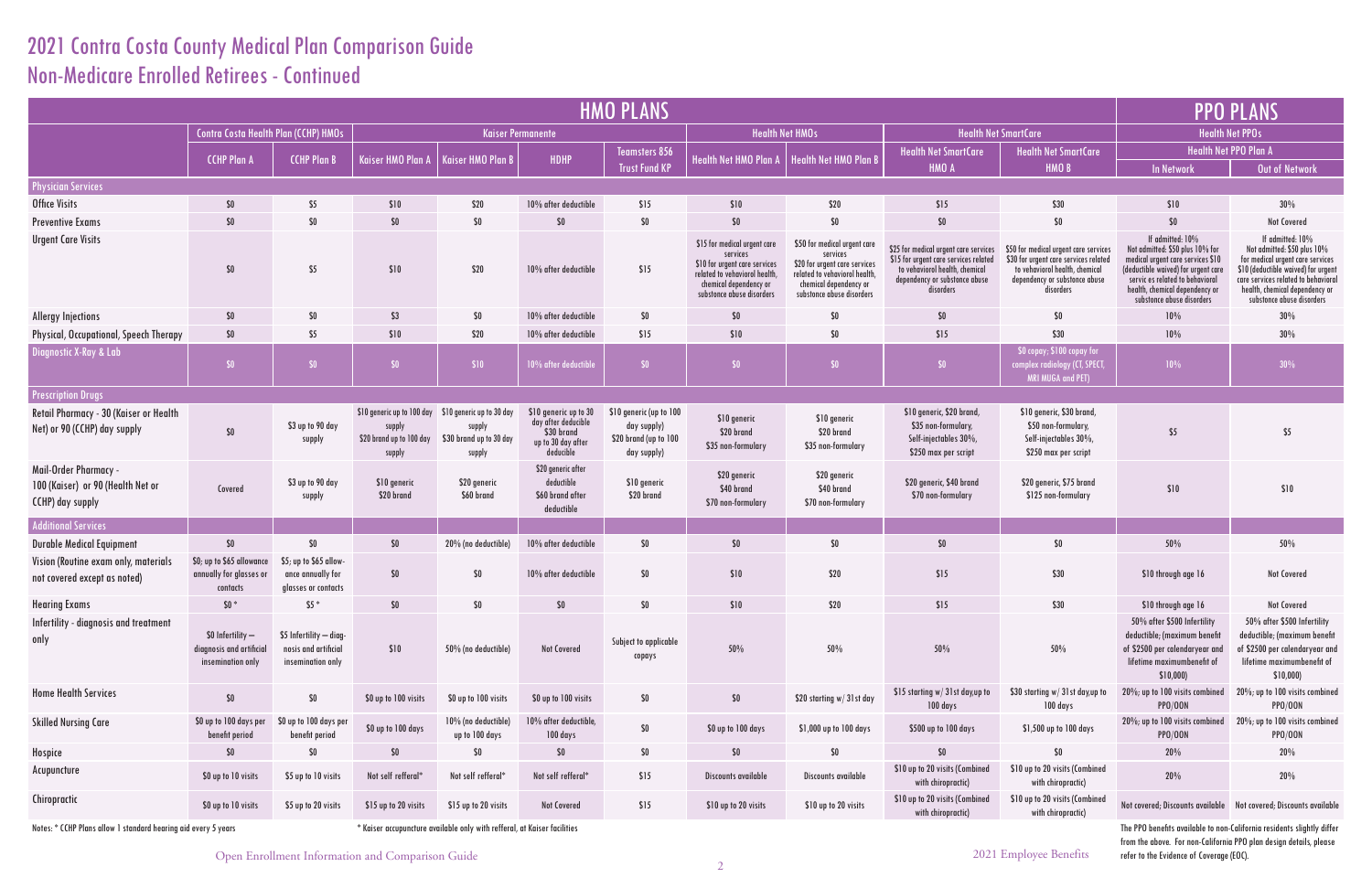## 2021 Contra Costa County Medical Plan Comparison Guide Retiree Plans that Coordinate with Medicare

|                                               |                                                                              |                                                                                            |                                                                             |                                                                             | <b>HMO PLANS</b>                                                                              |                                                                                               |                                                                                               | <b>PPO PLANS</b>                                                                                   |                                                                                                                                                   |                                                                                                                                                   |  |
|-----------------------------------------------|------------------------------------------------------------------------------|--------------------------------------------------------------------------------------------|-----------------------------------------------------------------------------|-----------------------------------------------------------------------------|-----------------------------------------------------------------------------------------------|-----------------------------------------------------------------------------------------------|-----------------------------------------------------------------------------------------------|----------------------------------------------------------------------------------------------------|---------------------------------------------------------------------------------------------------------------------------------------------------|---------------------------------------------------------------------------------------------------------------------------------------------------|--|
|                                               | Contra Costa Health Plan (CCHP) HMOs                                         |                                                                                            | Kaiser Permanente Senior Advantage                                          |                                                                             | <b>Health Net Seniority</b>                                                                   |                                                                                               |                                                                                               | Health Net HMO COB                                                                                 | <b>Health Net PPO COB</b>                                                                                                                         |                                                                                                                                                   |  |
|                                               |                                                                              |                                                                                            |                                                                             |                                                                             | <b>Health Net</b>                                                                             | <b>Health Net</b>                                                                             | <b>Health Net HMO COB</b>                                                                     | <b>Health Net HMO COB</b>                                                                          | Health Net PPO COB Plan A                                                                                                                         |                                                                                                                                                   |  |
|                                               | <b>CCHP Plan A</b>                                                           | <b>CCHP Plan B</b>                                                                         | <b>KPSA</b> - Plan A                                                        | $KPSA$ – Plan B                                                             | <b>Seniority Plus</b><br>Plan A                                                               | <b>Seniority Plus</b><br><b>Plan B</b>                                                        | Plan A                                                                                        | <b>Plan B</b>                                                                                      | <b>In Network</b>                                                                                                                                 | Out of Network                                                                                                                                    |  |
| <b>Network Eligibility</b>                    | You must reside in or work for<br>or have worked for<br>Contra Costa County. | You must reside in or work<br>for or have worked for<br>Contra Costa County.               | You must live in a Kaiser<br>service area.                                  | You must live in a Kaiser<br>service area.                                  | You must reside in the Health<br>Net Seniority Plus service<br>area.                          | You must reside in the Health<br>Net Seniority Plus service area.                             | You must reside in a Health Net<br>service area.                                              | You must reside in a Health Net<br>service area.                                                   | You may receive care from any Preferred<br>Provider in the Health Net PPO network for<br>covered services.                                        | You may receive care from any licensed<br>provider in the USA for covered services.                                                               |  |
| Calendar Year Deductible                      |                                                                              |                                                                                            |                                                                             |                                                                             |                                                                                               |                                                                                               |                                                                                               |                                                                                                    |                                                                                                                                                   |                                                                                                                                                   |  |
| Individual                                    | None                                                                         | None                                                                                       | None                                                                        | None                                                                        | None                                                                                          | None                                                                                          | None                                                                                          | None                                                                                               | \$250                                                                                                                                             |                                                                                                                                                   |  |
| Family                                        | None                                                                         | None                                                                                       | None                                                                        | None                                                                        | None                                                                                          | None                                                                                          | None                                                                                          | None                                                                                               | \$750                                                                                                                                             |                                                                                                                                                   |  |
| When does the Deductible apply?               | N/A                                                                          | N/A                                                                                        | N/A                                                                         | N/A                                                                         | N/A                                                                                           | N/A                                                                                           | N/A                                                                                           | N/A                                                                                                | Deductible applies to all services requiring a<br>coinsurance % unless otherwise noted below.<br>Dollar copays are not subject to the deductible. |                                                                                                                                                   |  |
| Max Calendar Year Out of Pocket (OOP) Expense |                                                                              |                                                                                            |                                                                             |                                                                             |                                                                                               |                                                                                               |                                                                                               |                                                                                                    |                                                                                                                                                   |                                                                                                                                                   |  |
| Individual                                    | N/A                                                                          | \$1,500                                                                                    | \$1,500                                                                     | \$1,500                                                                     | \$3,400                                                                                       | \$3,400                                                                                       | \$1,500                                                                                       | \$2,000                                                                                            | \$1,500                                                                                                                                           | \$5,000                                                                                                                                           |  |
| Family                                        | N/A                                                                          | \$3,000                                                                                    | \$3,000                                                                     | \$3,000                                                                     | N/A                                                                                           | N/A                                                                                           | \$4,500                                                                                       | \$6,000                                                                                            | \$3,000                                                                                                                                           | \$10,000                                                                                                                                          |  |
| What counts towards the OOP Max?              | N/A                                                                          | All Copays/Coinsurance ap-<br>ply to OOP except those for:<br>Chiropractic,<br>Acupuncture | All Copays/Coinsurance<br>apply to OOP except<br>those for:<br>Chiropractic | All Copays/Coinsurance<br>apply to OOP except<br>those for:<br>Chiropractic | All Copays/Coinsurance apply<br>to OOP except those for: Pre-<br>scription Drugs Chiropractic | All Copays/Coinsurance apply<br>to OOP except those for: Pre-<br>scription Drugs Chiropractic | All Copays/Coinsurance apply to<br>OOP except those for: Prescrip-<br>tion Drugs Chiropractic | All Copays/Coinsurance apply to<br>OOP except those for: Prescription<br><b>Drugs Chiropractic</b> | All Copays/ Coinsurance and deductibles apply<br>to the OOP except those for:<br>Services not certified as required,<br><b>Prescription Drugs</b> | All Copays/ Coinsurance and deductibles<br>apply to the OOP except those for:<br>Services not certified as required,<br><b>Prescription Drugs</b> |  |
| <b>Hospital Services</b>                      |                                                                              |                                                                                            |                                                                             |                                                                             |                                                                                               |                                                                                               |                                                                                               |                                                                                                    |                                                                                                                                                   |                                                                                                                                                   |  |
| Inpatient                                     | \$0                                                                          | $$0$$                                                                                      | $$0\,$                                                                      | \$250                                                                       | \$0                                                                                           | $$0\,$                                                                                        | \$0\$                                                                                         | \$1,000                                                                                            | 10%                                                                                                                                               | 30%                                                                                                                                               |  |
| Outpatient Surgery (at a Facility)            | \$0                                                                          | \$0\$                                                                                      | \$10                                                                        | \$25                                                                        | \$0                                                                                           | \$20                                                                                          | \$0                                                                                           | \$500                                                                                              | 10%                                                                                                                                               | 30%                                                                                                                                               |  |
| <b>Emergency Services</b>                     |                                                                              |                                                                                            |                                                                             |                                                                             |                                                                                               |                                                                                               |                                                                                               |                                                                                                    |                                                                                                                                                   |                                                                                                                                                   |  |
| <b>Emergency Department Visits</b>            | \$0                                                                          | $\$0$                                                                                      | \$10                                                                        | \$50                                                                        | \$20 (waived if admitted)                                                                     | \$50 (waived if admitted)                                                                     | \$25                                                                                          | \$100                                                                                              | If admitted: 10%<br>Not admitted: \$50 plus 10%                                                                                                   | If admitted: 10%<br>Not admitted: \$50 plus 10%                                                                                                   |  |
| Ambulance                                     | \$0                                                                          | \$0                                                                                        | $$0$$                                                                       | \$50                                                                        | $$0$$                                                                                         | $$0\,$                                                                                        | \$0\$                                                                                         | \$0                                                                                                | 10%                                                                                                                                               | 10%                                                                                                                                               |  |